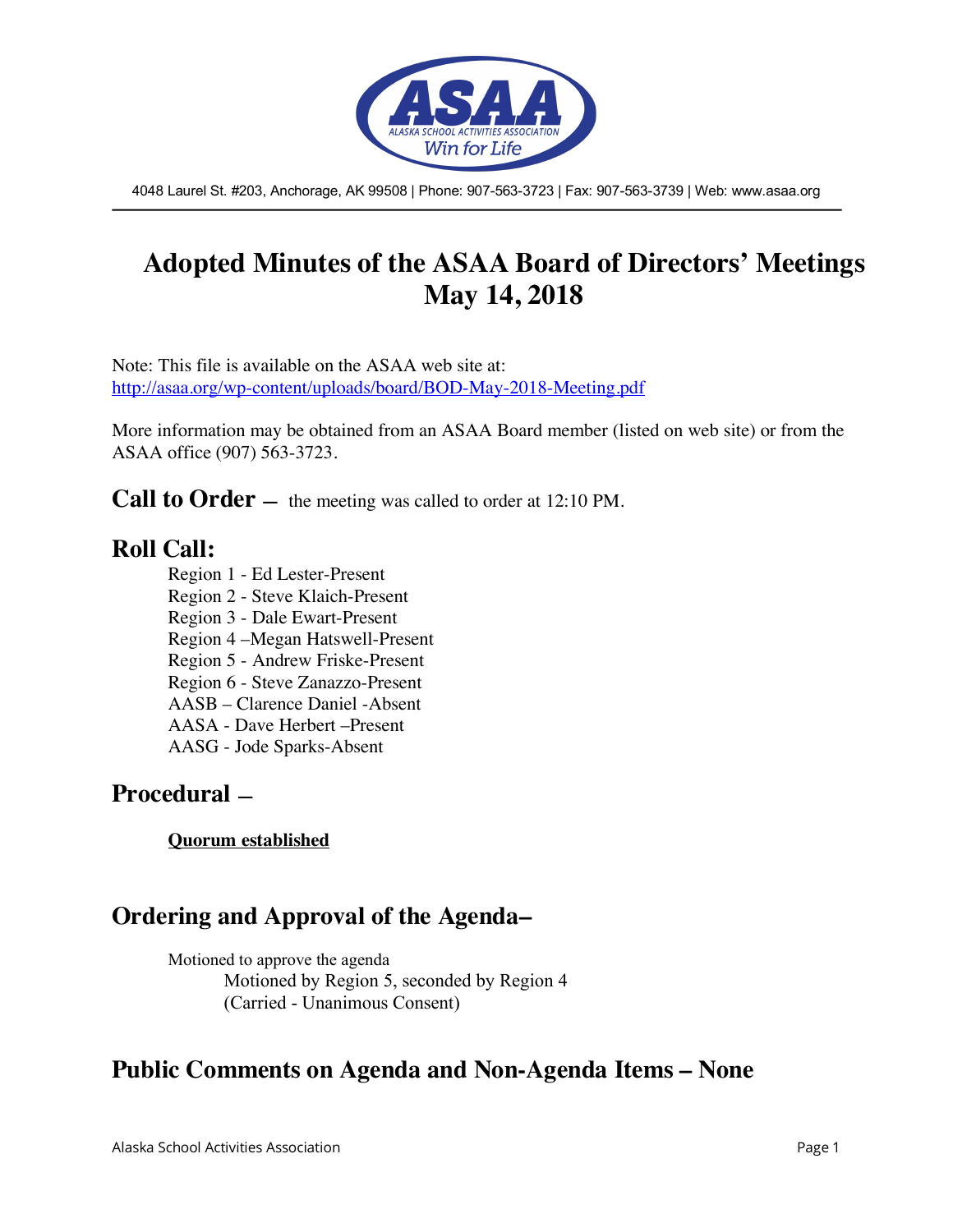

**Action Items and Board Directives –** The Board of Directors took action as follows:

➣ **ASAA FY19 Budget :** motioned to adopt the ASAA and AASG Budgets as presented by the Executive Director.

Motioned by Region 5, seconded by AASA (Carried - Unanimous Consent)

➣ **ASAA AASG FY19 Budget :** motioned to adopt the ASAA and AASG Budgets as presented by the Executive Director.

Motioned by Region 5, seconded by AASA (Carried - Unanimous Consent)

➣ **ASAA FY 2017 Audit:** motioned to accept the Audit as prepared by BOD.

Motioned by AASA, seconded by Region 1 (Carried - Unanimous Consent)

➣ **Wrestling Weigh Classes:** motioned "to adopt the following weight classes for boys and girls beginning with the 2018 season:

Boys: 103, 112, 119, 125, 130, 135, 140, 145, 152, 160, 171, 189, 215, 285

Girls: 103, 112, 119, 125, 130, 135, 145, 160, 189, 235"

Motioned by Region 3, seconded by Region 2 (6-1 motion passed)

(Y-Region 1, Region 2, Region 3, Region 4, Region 5, AASA) (N-Region 6)

➣ **State Cross Country Running Meet Site 2019-2021** motioned "to accept the bid from Bartlett High School to host the State Cross Country Running Meet for 2019, 2020 and 2021."

Motioned by Region 4, seconded by AASA (Carried - Unanimous Consent)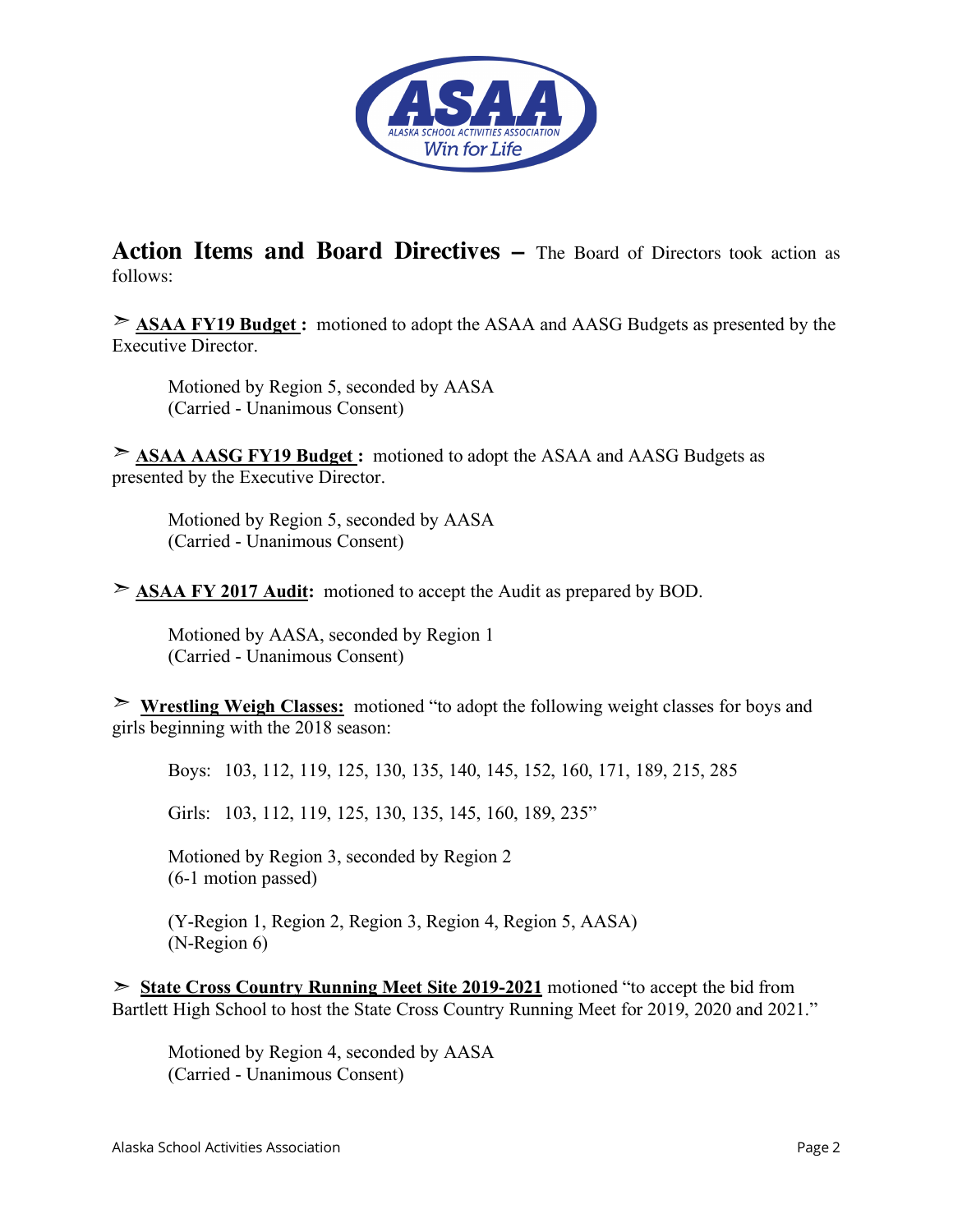

- ➣ **Football Playoffs:** motioned to "adopt the following policy as to the football playoffs:
	- Gate Prices and Event Passes: School will utilize the ASAA gate prices for entry. Passes issued by the various Regions will not be honored.
	- Participant Passes and Fees: Teams advancing to the semi-finals will be issued passes allowing entry to the semi-finals and championship games. Teams advancing to the semi-finals will be charged ASAA State Championship Participation fees.
	- Roster and Roster Limits: Roster limits as determined by ASAA policy will be in effect for the quarter-final, semi-final and championship games. Teams advancing to the semifinals must submit team rosters to ASAA.
	- Program: ASAA will produce a program to include teams advancing into the semi-finals.
	- Revenue Split: After all allowable expenses are subtracted from the gross ticket sales, the schools will equally split any net profit. Net losses are the responsibility of the host school. Allowable expenses include: Official's pay and travel expenses, cost for ticket takers, security and custodians, and travel allowance given to visiting teams
	- Broadcasting: Host school have the broadcast rights (television, webcasting and radio) to the quarter-final and semi-final games. In the event the host school does not decide to webcast, ASAA will be given the option to the broadcast rights prior to any other entity.
	- Awards: ASAA will award "Good Sport" awards and "Player of the Game" to the students from those teams reaching the finals. The ASAA Academic Award will be awarded to schools reaching the quarter-finals in Division I, and for school reaching the semi-finals in Divisions II and III. In Addition, ASAA will consider for the All-Tournament team students from all schools playing in the quarter-finals and semi-finals.
	- Officials: For the quarter-finals and semi-finals, the ASAA Official Conflict of Interest Policy is in effect. The home team will be responsible for selecting and all expenses related to officials (pay, travel, housing, per diem, etc.). ASAA will assist those schools needing assistance in finding officials.
	- Travel: Financial assistance for travel shall be the same as during the regular season."

Motioned by Region 3, seconded by Region 4 (Carried - Unanimous Consent)